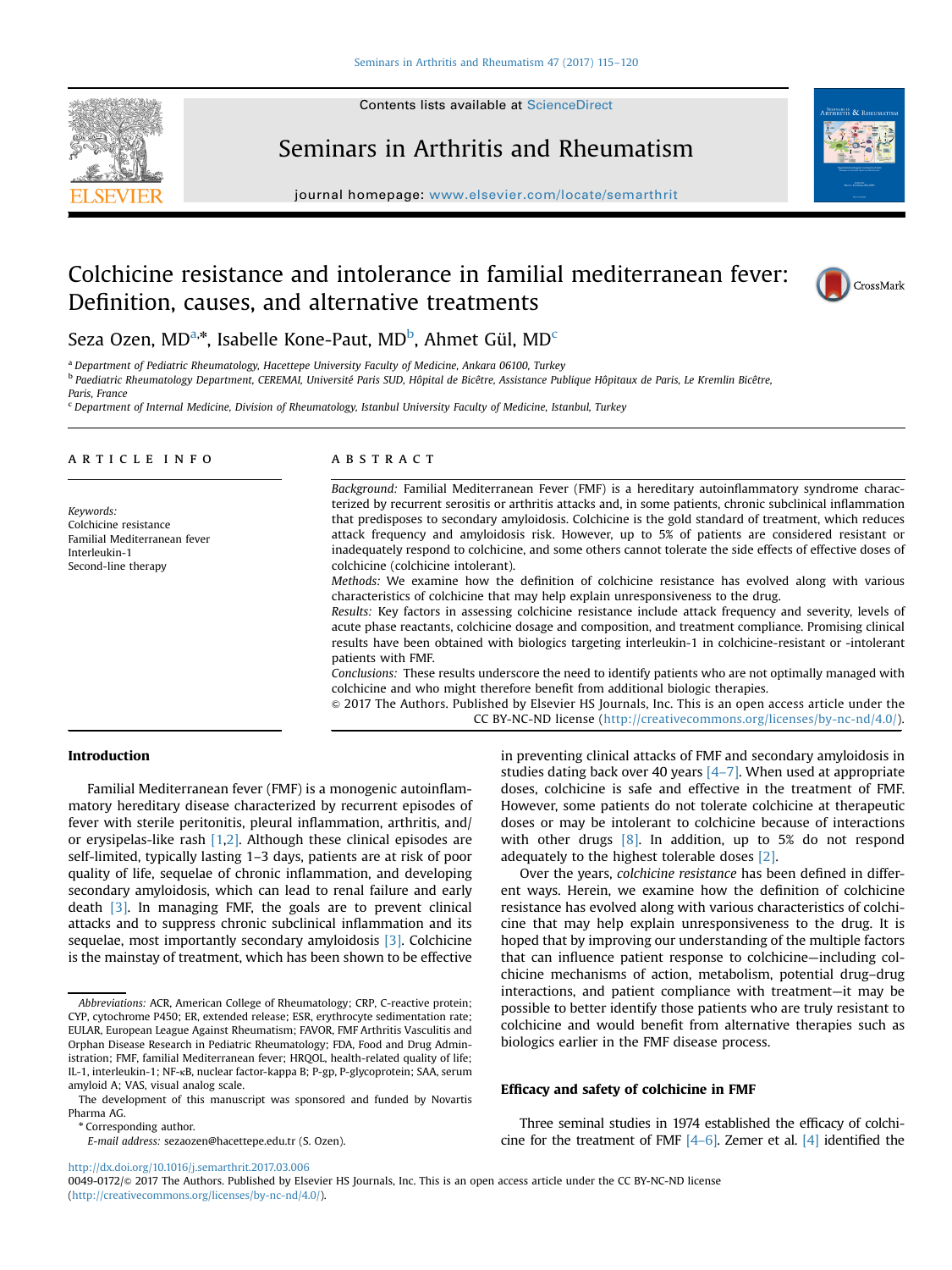ability of colchicine to prevent clinical attacks of FMF in a 4-month, double-blind, crossover study of 22 patients. At a dose of 0.5 mg twice daily, colchicine significantly reduced the frequency of clinical attacks compared with placebo (5.25 vs. 1.15 attacks per patient over 2 months;  $P < 0.01$ ). In the study by Dinarello et al. [\[5\]](#page-4-0), 11 patients with long-standing FMF received randomized courses of 0.6 mg of colchicine or placebo three times daily over 28 days; if no attacks occurred, another 28-day course was initiated. Over a study period of 11 months, 60 courses of placebo treatment were associated with 38 FMF attacks, compared with only 7 attacks per 60 courses of colchicine treatment ( $P < 0.001$ ). Goldstein and Schwabe [\[6\]](#page-4-0) also showed that prophylactic colchicine therapy administered over a period of 3 months was associated with significantly fewer attacks compared with placebo ( $P < 0.002$ ).

Subsequent studies confirmed the efficacy of colchicine in FMF. Notable among these studies was an investigation of 350 children who were treated with colchicine at doses of 1–2 mg/day for 6–13 years [\[9\]](#page-4-0). Colchicine provided complete remission of febrile attacks in 64% of the cohort, and partial remission in 31%. In this study, partial remission was defined as either a significant decrease in the frequency and severity of all forms of attacks (abdominal, articular, pleuritic, and fever alone) or remission of one form of attack but not another. Importantly, none of the children developed secondary amyloidosis while receiving colchicine treatment. Growth, development, and subsequent fertility were judged to be normal. The efficacy of colchicine at the recommended dose of 1.0–1.5 mg/ day in adults was confirmed in a recent systematic review, although colchicine clinical trials were suggested to have some quality problems in comparison to current trial approaches [\[10\].](#page-5-0) Intravenous colchicine has also shown efficacy in some patients who do not respond to oral colchicine  $[11,12]$ . In one study of 5 patients who had frequent FMF attacks despite maximal oral colchicine therapy (2–3 mg/day), treatment with adjunctive weekly IV infusions of 1 mg colchicine for 6 months was associated with a 50% reduction in frequency of febrile abdominal and chest attacks [\[11\]](#page-5-0). However, early warnings signs of toxic doses in the gastrointestinal system induced by oral administration could not be seen when colchicine is used intravenously. Considering the substantial risk of toxicity associated with overdoses, intravenous colchicine should not be recommended as an alternative treatment for patients not responsive to standard oral use [\[3\].](#page-4-0)

Oral colchicine appears safe and generally well-tolerated when used at recommended doses. Gastrointestinal side effects including diarrhea, cramps, and abdominal pain are seen in up to 20% of FMF patients at therapeutic doses [\[13\],](#page-5-0) but are generally mild and transient. To reduce side effects, the daily dose of colchicine can be divided, but it carries the risk of potentially reducing treatment compliance, which in turn can negatively affect the response to the drug [\[3\].](#page-4-0) Other options for minimizing the gastrointestinal effects of colchicine include reducing the dose, modifying the patient's diet to reduce dairy intake, and adding antidiarrheal and spasmolytic agents to the treatment regimen [\[3\].](#page-4-0) In some cases, it may be beneficial for a patient to switch to another formula of colchicine, which may or may not be combined with an anticholinergic agent to reduce diarrhea (Colchimax).

Of particular note, colchicine has been shown to be a safe medication in children, even during infancy, and in pregnant women. In a study of pediatric FMF patients, colchicine treatment resulted in diarrhea in a small percent of patients (14%), which was controlled by reducing colchicine dose, and only a mild transitory increase in transaminase levels [\[14\]](#page-5-0). Several studies have also demonstrated the safety of colchicine treatment during pregnancy [\[15,16\].](#page-5-0) In a study of 238 colchicine-exposed pregnancies and 964 pregnancies with nonteratogenic exposure, no significant differences in major congenital anomalies was observed between the 2 groups, nor were any cytogenetic anomalies reported in the colchicine group [\[16\].](#page-5-0)

Colchicine also has a relatively narrow therapeutic window, and therefore patients should not receive more than the maximum dose they can tolerate, which is less than 3 mg/day in adults and less than 2 mg/day in prepubescent children [\[2\]](#page-4-0). One interdisciplinary group has recommended a starting dose of  $\leq$  0.5 mg/day for children who are younger than 5 years, 1.0 mg/day for children ages 5–10, and 1.5 mg/day for children over 10, which can be increased to no more than 2.0 mg/day if needed [\[17\]](#page-5-0). More recently, a study of steady-state pharmacokinetics in pediatric and adult patients with FMF resulted in the following recommendations for starting doses in children: 0.6 mg/day for patients 2–4 years and 4–6 years of age (half the US adult dose), and 0.9 mg/day for patients aged from 6 to less than 12 years (three-quarters of the US adult dose) [\[18\]](#page-5-0). However, this dosing regimen is not applicable in the EU, as colchicine is available only in 0.5 and 1 mg tablets.

Moreover, colchicine is a substrate for the cytochrome P450 (CYP) 3A4 isoenzyme and the P-glycoprotein-1 (P-gp) efflux transporter [\[19](#page-5-0)–[21\]](#page-5-0). Concomitant administration of CYP3A4 or P-gp inhibitors can limit the safety and tolerability of colchicine, and accordingly require reduction of the maximum colchicine dose [\[2\].](#page-4-0) Drug–drug interactions as well as neuromuscular, hepatic, and hematological toxicities, including rhabdomyolysis, leukopenia, granulocytopenia, thrombocytopenia, and aplastic anemia may also limit colchicine use  $[13]$ . It should be emphasized that toxicities associated with colchicine treatment remain relatively rare and preventable following recommendations of use, and colchicine has an excellent long-term safety profile [\[3\]](#page-4-0).

#### Definitions of colchicine resistance

As noted above, up to 5% of patients do not respond to colchicine even when used at the highest tolerable dose [\[2,9](#page-4-0)[,22\].](#page-5-0) The meaning of "colchicine resistance" has evolved over the past decade, although a consensus definition remains elusive ([Table\)](#page-2-0). Early definitions were based on the frequency of clinical attacks; for example, non-responders were defined as patients with more than 1 clinical attack every 3 months despite treatment with colchicine 2 mg/day [\[23\]](#page-5-0). Unfortunately, this definition cannot be applied universally since some patients cannot be treated with a 2 mg/day dose. Moreover, it does not consider the severity of FMF manifestations, including symptoms occurring outside of febrile attacks, such as myalgia and vasculitis.

Ben-Chetrit and Ozdogan [\[24\]](#page-5-0) attempted to create FMF response criteria by using an approach with indexes similar to the American College of Rheumatology (ACR) response criteria in rheumatoid arthritis. They suggested that FMF response can be defined based on the percentage reduction in attack frequency (e.g., FMF-50 would represent a 50% reduction in attack frequency). This paradigm allowed comparisons before and after colchicine treatment; those not reaching an FMF-50 response would be classified as non-responders. However, before the patient could be classified as a non-responder, it would be necessary to ensure that he or she was fully compliant with colchicine therapy, which is hard to estimate by measuring plasma colchicine levels because of lack of reliable detection methods and absence of a correlation between plasma and intracellular concentrations.

An interdisciplinary group of French and Israeli physicians and geneticists recognized that an FMF-50 response does not provide information about remaining symptoms [\[2\]](#page-4-0). They considered patients with mild and severe FMF; the former may have few remaining symptoms whereas the latter may still suffer from very frequent attacks that predispose to secondary amyloidosis. To address this issue, the group recognized that both attack frequency and severity should be considered, even though it would complicate the scoring system and make it difficult to use in daily clinical practice. Their consensus recommendation indicated that fully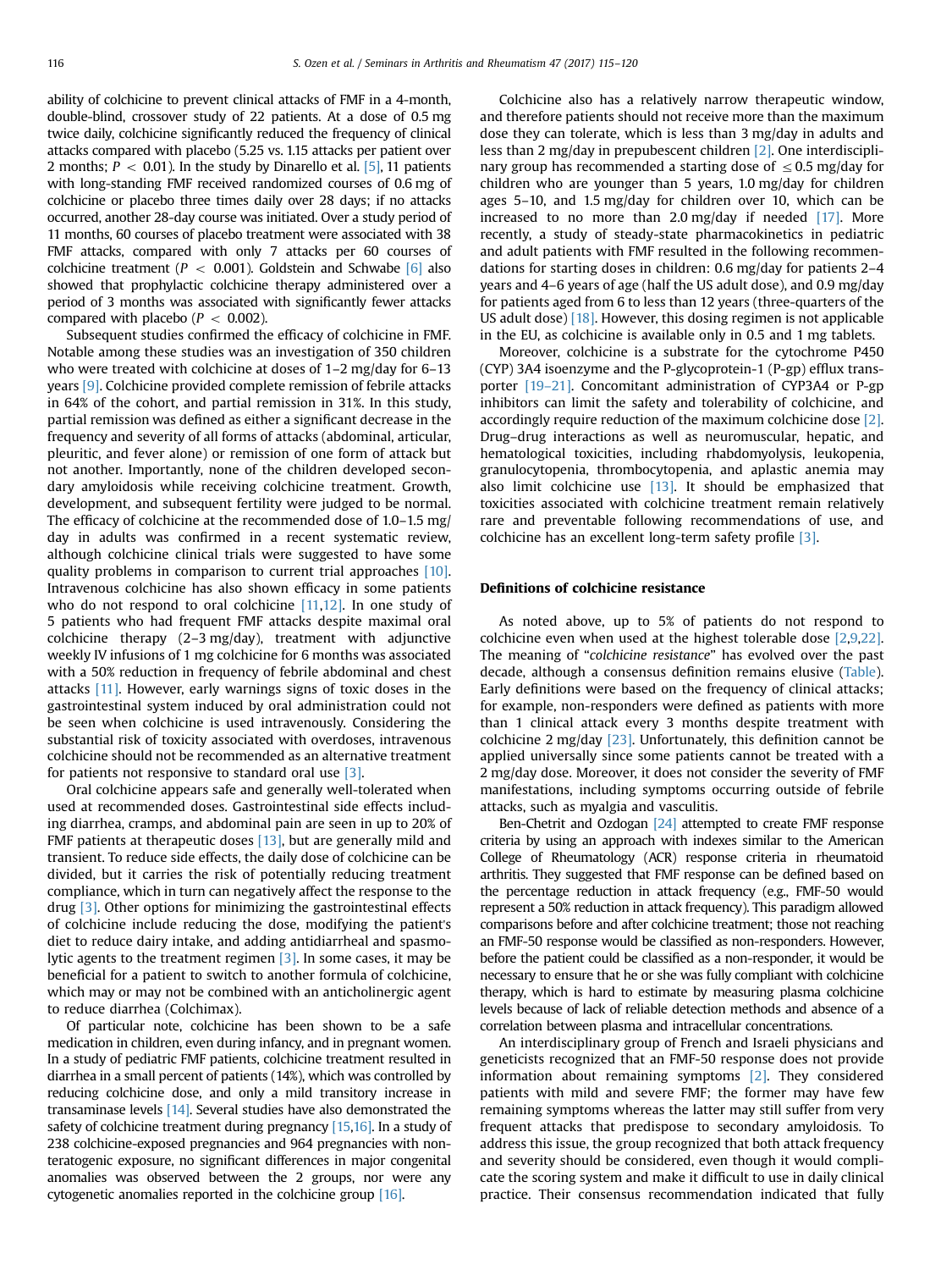#### <span id="page-2-0"></span>Table

Different approaches for assessing colchicine response

| Reference                         | Main criteria                                                                                                                                                                     | Additional considerations                                                                                                                                                                                                                                                   |
|-----------------------------------|-----------------------------------------------------------------------------------------------------------------------------------------------------------------------------------|-----------------------------------------------------------------------------------------------------------------------------------------------------------------------------------------------------------------------------------------------------------------------------|
| Lidar et al. (2004) [23]          | Non-responders defined as patients with $>$ 1 clinical attack every<br>3 months despite treatment with colchicine 2 mg/day                                                        | Some patients cannot be treated with a 2-mg/day dose; definition<br>does not account for the severity of symptoms                                                                                                                                                           |
| Ben-Chetrit et al. (2008)<br>[24] | FMF response defined based on the % reduction in attack frequency;<br>patients not reaching an FMF-50 response would be classified as<br>non-responders                           | FMF-50 response does not provide information about remaining<br>symptoms                                                                                                                                                                                                    |
| Hentgen et al. (2013) [2]         | Fully compliant patients considered colchicine resistant if they have<br>$>$ 6 typical FMF attacks per year or $>$ 3 attacks over 4–6 months                                      | If attacks are incomplete, an increase in at least 2 of 3 acute phase<br>reactants is also necessary to define resistance                                                                                                                                                   |
| Ozen et al. $[25]$                | Beyond attack frequency, FMF-50 now also requires $\geq 50\%$<br>improvement in 5 of 6 criteria; patients not achieving FMF-50<br>response considered to be colchicine resistance | 6 criteria include: % change in frequency of attacks, % change in<br>duration of attacks, patient/parent global assessment of disease<br>severity, physician global assessment of disease severity, % change<br>in arthritis attacks, and % change in acute phase reactants |
| Ozen et al. (2016) [3]            | Colchicine resistance defined by $\geq 1$ attacks per month in compliant<br>patients receiving the maximally tolerated dose for $\geq 6$ months                                   | Some patients receiving colchicine may not tolerate infrequent<br>attacks or may have heightened risk of secondary amyloidosis;<br>additional or alternative therapy may be warranted                                                                                       |

compliant patients should be considered colchicine-resistant if they have more than 6 typical FMF attacks per year or more than 3 typical attacks over a 4–6-month period. In cases where attacks are incomplete, then increases in at least 2 of 3 acute phase reactants (C-reactive protein [CRP], erythrocyte sedimentation rate [ESR], and serum amyloid A [SAA]) between attacks would identify the patient as colchicine-resistant.

The FMF Arthritis Vasculitis and Orphan Disease Research in Pediatric Rheumatology (FAVOR) and Turkish FMF study group revisited the concept of an FMF-50 response for assessing outcome in FMF [\[25\]](#page-5-0). Instead of looking solely at attack frequency as with the FMF response criteria of Ben-Chetrit and Ozdogan, the revised FMF-50 required at least 50% improvement in 5 of 6 criteria with treatment without worsening in any single criterion: percent change in frequency of attacks, percentage change in duration of attacks, patient/parent global assessment of disease severity (scored on a 10-cm visual analog scale [VAS]), physician global assessment of disease severity (10-cm VAS), percentage change in arthritis attacks, and percentage change in CRP, ESR, or SAA. Compliant patients not achieving a FMF-50 response were considered to be colchicine resistant.

The European League Against Rheumatism (EULAR) recently published recommendations for management of FMF, in which colchicine resistance was defined by 1 or more attacks per month in compliant patients who had been receiving the maximally tolerated dose for at least 6 months  $\left[3\right]$ . The guidelines also recognize that some patients receiving colchicine may not tolerate even infrequent attacks or may have evidence of significant subclinical inflammation that places them at heightened risk of secondary amyloidosis, and thereby would warrant additional or alternative therapies. We believe that the EULAR definition of a colchicine-resistant patient is inadequate for several reasons, particularly its definition of colchicine resistance as "one or more attacks per month." This definition implies that a treatment response has been achieved even in a patient, for example, who has had 11 attacks during a year of treatment. We also believe that a more substantial and data-driven definition that can be validated in different ethnic groups is needed.

#### Colchicine mechanism of action

To better understand why some patients are resistant to or intolerant of colchicine, it is important to consider its mechanisms of action. Colchicine is well recognized to inhibit microtubule assembly in in vitro conditions [\[26\].](#page-5-0) Microtubules are filamentous structures that are involved in maintaining the structure of cells and allowing cell movement for functions such as cell and nuclear division, cytokine secretion, and regulation of ion channels [\[27\].](#page-5-0) Microtubules are also necessary for activation of the NLRP3 inflammasome, a complex that converts pro-IL-1 $\beta$  to active IL-1 $\beta$  and is associated with inflammatory diseases such as FMF [\[28,29\].](#page-5-0) The antiinflammatory effect of colchicine in FMF has traditionally been thought to result from microtubule disruption in neutrophils, which prevents their migration in response to chemotactic factors [\[30\].](#page-5-0) Another line of evidence suggests that colchicine has a beneficial effect in FMF through activation of the GTPase RhoA and subsequent phosphorylation of the 14-3-3 protein and inhibition of pyrininduced inflammasome formation; recently Park et al. [\[31\]](#page-5-0) have found that colchicine resistance may also arise when certain mutations in pyrin prevent binding to the 14-3-3 protein.

Additionally, colchicine has been shown to alter the distribution of cell adhesion molecules on neutrophils and endothelial cells, thereby reducing neutrophil transmigration [\[32\].](#page-5-0) Interestingly, low concentrations of colchicine altered the distribution of E-selectin molecules on the endothelium, whereas higher therapeutic concentrations reduced the number of L-selectin molecules on neutrophils. Recently, colchicine was found to alter the deformability of neutrophils, with the reduction in cytoplasmatic elasticity correlated with a decreased number of cytoplasmatic microtubules [\[33\]](#page-5-0). This resulted in a decrease in neutrophil migration through small pores, which is considered critical for neutrophil extravasation to inflammatory sites. Despite the known effects of colchicine on microtubules and benefits in FMF and gout, it has not shown efficacy in other inflammasomeassociated hereditary fever disorders such as mevalonate kinase deficiency, familial cold autoinflammatory syndrome (FCAS), Muckle–Wells syndrome (MWS), and severe neonatal onset multisystem inflammatory disorder (NOMID).

Increasing evidence suggests that the effects of colchicine in FMF may be due to additional mechanisms beyond those affecting microtubules in neutrophils. For example, Ben-Chetrit et al. [\[30\]](#page-5-0) found that incubation of human vascular endothelial cells with colchicine for short periods (30 or 120 minutes) affected expression of genes involved in the cell cycle and its regulation, whereas longer incubation periods (12–24 hours) were needed before colchicine regulated the expression of genes involved in neutrophil migration or other inflammatory processes. These temporal differences may possibly help explain why colchicine is not effective when administered at the time of an acute attack in FMF patients.

The underlying genetic defect in FMF is a mutation in MEFV, the gene that encodes pyrin, a protein expressed in neutrophils, eosinophils, monocytes, dendritic cells, and synovial fibroblasts and thought to be an important regulator of inflammation and innate immunity [\[34\].](#page-5-0) Pyrin is found predominantly in the nucleus, but also in association with the cytoskeleton in the cytoplasm. The N-terminal of pyrin contains a domain found in several regulators of apoptosis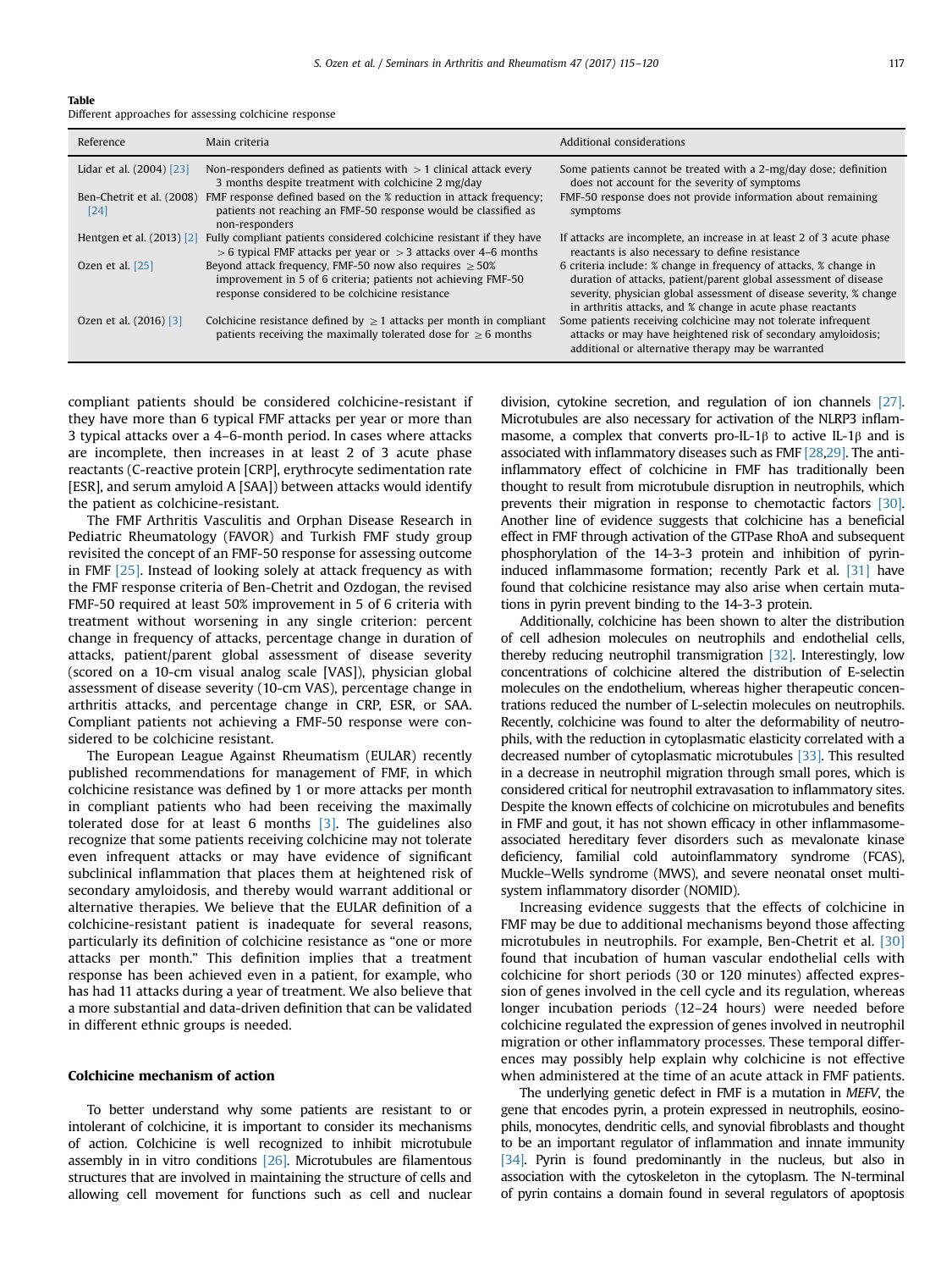and inflammation. Pyrin interacts with the adapter protein ASC, which promotes formation of large perinuclear structures (known as specks) and modulates inflammasome activity including activation of caspase-1 and IL-1β, and nuclear factor-kappa B (NF-κB) [\[34\]](#page-5-0). Colchicine has been shown to down-regulate pyrin expression, reduce ASC speck formation in cells expressing mutant pyrin, and induce reorganization of the actin cytoskeleton in the human monocytic cell line THP-1 at high doses [\[35\]](#page-5-0).

Multiple mutations have been identified in MEFV, the most severe ones being those in exon 10, mainly M694V, M694I, and M680I. It appears that the penetrance of the mutations may influence response to colchicine. For example, Lidar et al. [\[36\]](#page-5-0) found that patients homozygous for the most penetrant M694V exhibited more severe disease and required higher doses of colchicine compared with M694V/V726A compound heterozygotes and V726A homozygotes (average dose/day: 1.98, 1.47, and 1.13 mg, respectively) Clinical attack rates were higher among the M694V homozygotes compared with the other 2 groups. Another genetic factor that may underlie colchicine resistance is drug transporter gene ABCB1 (MDR1) 3435 C to T polymorphism [\[37\].](#page-5-0) This drug transporter extrudes colchicine out of cells, and patients with the C genotype have been shown to be more resistant to colchicine that patients with the TT allele.

Taken together, available evidence suggests that colchicine has multiple mechanisms of action in FMF [\[38\].](#page-5-0) Importantly, variations in any of these pathways may influence the efficacy of colchicine, and thereby contribute to colchicine resistance, at least in some patients.

#### Colchicine metabolism and potential drug–drug interactions

As noted previously, colchicine is a substrate for CYP3A4 and Pgp, and therefore concomitant administration of drugs that inhibit these enzymes may increase plasma colchicine concentrations. In 2009, when a single-ingredient oral dose of colchicine (Colcrys) was first approved by the US Food and Drug Administration (FDA) for the treatment of FMF and acute gout flares, 117 deaths had been reported at therapeutic doses (i.e., not counting potential overdoses), and of these, about half occurred in patients who were also taking clarithromycin [\[39,40\]](#page-5-0). Terkeltaub et al. [\[41\]](#page-5-0) looked specifically at colchicine interactions with seven known inhibitors of CYP3A4 and P-gp [cyclosporine, ketoconazole, ritonavir, clarithromycin, azithromycin, verapamil extended release (ER), and diltiazem ER], and concluded that the colchicine dose needs to be reduced when used concomitantly with each of these agents except for azithromycin. Other drug–drug interactions and adverse outcomes have been observed with colchicine, including myopathy or rhabdomyolysis with digoxin, statins, and gemfibrozil [\[13,42,43\]](#page-5-0), and thrombocytopenia with the anti-PD-1 inhibitor nivolumab [\[44\]](#page-5-0).

Colchicine is clinically effective in most FMF patients at blood concentrations  $<$  7 ng/mL, but can cause serious toxicities, multiple organ failure, and death at concentrations  $> 10$  ng/mL [\[45,46\].](#page-5-0) Accordingly, care is needed to ensure that patients are not exposed to excessive colchicine concentrations, particularly those who are treated with concomitant CYP3A4 or P-gp inhibitors. The maximum dose of colchicine should be reduced to 0.6 mg/day in patients treated with strong CYP3A4 and P-gp inhibitors. Unless blood levels of colchicine are verified, these reductions, in theory, may result in subtherapeutic exposure in some patients and possibly contribute to apparent colchicine resistance.

#### Colchicine compliance

Several studies have shown that full compliance with colchicine treatment may not be particularly common in FMF patients. In a cohort of 38 FMF patients (aged 7–57 years) seen at a Jerusalem clinic, only 5 (13%) filled all colchicine prescriptions that they received from their physician [\[22\]](#page-5-0). In total, 13 patients (34%) filled less than 50% of their prescriptions and 3 (8%) did not fill any of the prescriptions, suggesting that approximately 40% had poor compliance with colchicine. Similar results were reported in a cohort of 96 consecutive FMF patients seen at a Turkish clinic: 35.5% of the patients did not use colchicine regularly [\[47\].](#page-5-0) Poor compliance with colchicine therapy may contribute to inadequate responses, thereby hindering the assessment of true "colchicine resistance." Accordingly, expert opinion and management guidelines recognize that patients can be classified as colchicine-resistant only if they have been shown to be fully compliant with the treatment regimen and are still not responding to therapy [\[2,3](#page-4-0)[,25\].](#page-5-0) Patients cite a range of reasons for poor compliance, including side effects such as diarrhea, worries about using a drug for a lifetime, and concerns about sexual fertility or effects on the fetus [\[3\].](#page-4-0) Because there are no accessible assays for measuring colchicine in the blood and definitively establishing compliance, EULAR guidelines note that lack of compliance should be considered in all patients who do not respond adequately to colchicine [\[3\]](#page-4-0).

#### Looking forward

Overall, we see that many factors can contribute to inadequate response to colchicine, including lack of compliance, adverse events, potential drug interactions, and genetic background ([Fig.\)](#page-4-0). Clinicians are thus confronted with multiple pathways that complicate an assessment of true colchicine resistance in their patients. The situation is further complicated by two issues: first, a consensus definition of colchicine resistance has not yet been reached, and second, our definition of patient response must also include an assessment of compliance, which is often problematic. Having rigorous criteria for defining patient response to treatment and potential colchicine resistance is particularly important now that new biologics are available for patients who do not respond to or are intolerant of colchicine. These biologics target IL-1, and include the recombinant IL-1 receptor antagonist, anakinra; the IL-1 fusion decoy receptor, rilonacept; and the anti-IL-1β monoclonal antibody, canakinumab.

Several case studies suggest that anakinra may be effective in patients with colchicine-resistant FMF  $[48-54]$ . In one report, anakinra successfully reduced attack frequency and levels of acute phase reactants in 6 patients who had experienced at least 2 attacks per month and had elevated CRP despite regular colchicine therapy [\[51\]](#page-5-0). Notably, the TNF inhibitor etanercept was ineffective in these patients, leading the investigators to speculate that the relative superiority of blocking IL-1β over TNFα may reflect effects on pyrin and the IL-1β inflammatory pathway. In other case reports, anakinra reduced attack frequency and normalized acute phase reactants in patients with colchicine-resistant FMF with secondary amyloidosis; however, follow-up was not sufficient to evaluate the impact of anakinra on amyloidosis [\[53,54\]](#page-5-0). In a 4 month double-blind, randomized, placebo-controlled trial in 25 colchicine-resistant FMF patients, 12 patients receiving anakinra had an attack rate of 1.7/month, compared with 3.5/month for the 13 patients receiving placebo ( $P = 0.037$ ) [\[55\]](#page-5-0). Quality of life was also found to be better in the anakinra group ( $P = 0.045$ ). The rate of adverse events was comparable between the two groups, and the only patients who prematurely discontinued the study were in the placebo group.

Rilonacept reduced the frequency of FMF attacks in a randomized, double-blind, alternating-treatment study of 14 patients with colchicine-resistant or -intolerant FMF [\[56\].](#page-5-0) In the study, patients were randomized to treatment sequence, consisting of two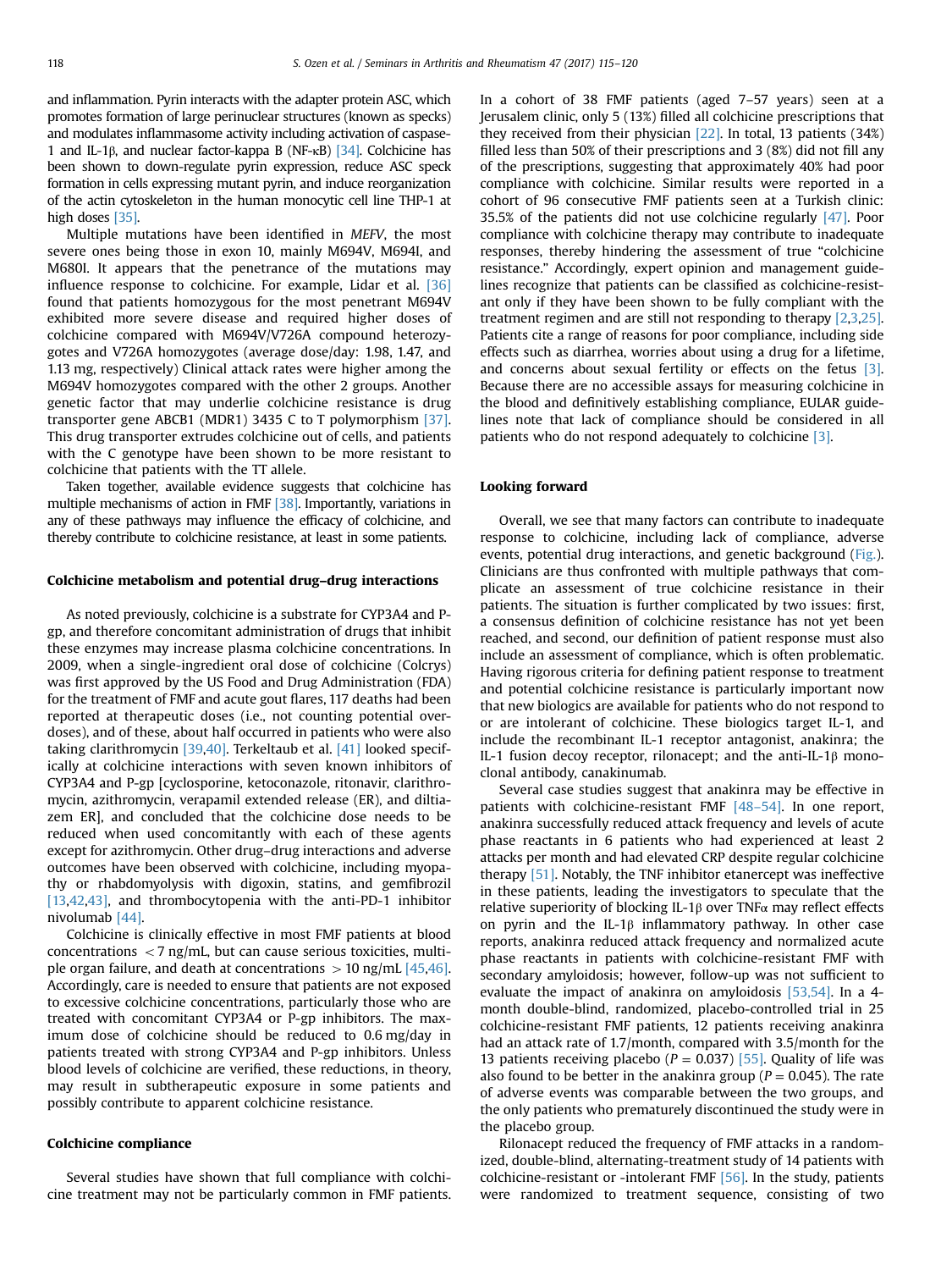<span id="page-4-0"></span>

Fig. Factors contributing to inadequate response to colchicine. Multiple factors are associated with inadequate response to colchicine, including lack of compliance, genetic factors (e.g., FMF-related MEFV variations), environmental factors (e.g., diet and stress), colchicine dosage and interaction with other drugs. The imbalances may be due either to temporary factors such as diet, stress, infections, or other accompanying inflammatory conditions that can be controlled by a short-term intervention with biologic agents, or due to permanent factors such as genetics requiring a continuous need for additional treatment [\[45\].](#page-5-0) (Adapted with permission from Gül [\[45\]](#page-5-0)).

3-month courses of rilonacept 2.2 mg/kg SC weekly and two 3-month courses of placebo. Rilonacept significantly reduced the median number of attacks per month compared with placebo (0.77 vs. 2.00;  $P = 0.027$ ), and produced more treatment courses without attacks (29% vs. 0%;  $P = 0.004$ ) and with 50% or greater reductions in attack frequency (75% vs. 35%;  $P = 0.006$ ). However, rilonacept did not alter the duration of attacks. Health-related quality of life (HRQOL) was assessed as part of this study; rilonacept significantly improved the physical summary score  $(P = 0.025)$ , but not the psychosocial summary score  $(P = 0.55)$ , compared with placebo in these patients [\[57\].](#page-5-0)

Canakinumab has been assessed in retrospective reviews and two open-label phase II studies of colchicine-resistant patients [\[52,](#page-5-0)58[–](#page-5-0)[61\]](#page-5-0), and it is the only biologic agent approved by the U.S. FDA for the treatment of FMF based on data from a pivotal phase III clinical trial [\[62,63\]](#page-5-0). Both phase II studies, 1 in 9 patients aged 12– 34 years and 1 in 7 children aged 7–15 years with colchicineresistant FMF, established the efficacy of canakinumab in reducing the frequency of FMF attacks and maintaining low levels of acute phase reactants, with no unexpected adverse events [\[59,61\]](#page-5-0). In the ongoing phase III study, 63 patients with colchicine-resistant or -intolerant FMF were randomized to receive canakinumab 150 mg SC or placebo every 4 weeks [\[62\].](#page-5-0) At week 16, canakinumab compared with placebo produced a significantly higher responder rate (i.e., resolution of the index attack by day 15 and no new disease attacks: 61.3% vs 6.3%), and higher rates of physician global assessment of disease activity  $<$  2 (i.e., minimal/none: 64.5% vs. 9.4%), CRP  $\leq 10$  mg/L (67.7% vs. 6.3%), and SAA ( $\leq 10$  mg/L (64.5 vs. 9.4%) at week 16 (all  $P < 0.001$ ). Adverse event rates with canakinumab were generally comparable to placebo and consistent with previous clinical experience with the drug.

Recent guidelines from EULAR and a French/Israeli consortium recognize that IL-1 blockade may be a promising second-line approach for colchicine-resistant or -intolerant patients [2,3]. These guidelines recommend that colchicine should be co-administered with the IL-1 inhibitor, as it may reduce the risk of amyloidosis when the inflammation cannot be controlled with colchicine alone. For patients with amyloidosis, FMF treatment needs to be intensified using the maximum tolerated dose of colchicine and supplemented with the biologic as needed. The optimal use of these agents in colchicine-resistant FMF, whether temporarily, periodically, or continuously, requires further clinical investigation.

In addition, clinicians will need to consider other factors influencing the optimal use of biologics, particularly their cost and the need, in some cases, of daily injections. Biologic agents are derived from manipulation of living organisms and cells, and are typically more expensive than conventional drugs [\[64\].](#page-5-0) Moreover, not only can the frequency of injection can be inconvenient for many patients, but the cost of these drugs may influence the injection schedule, as clinicians attempt to tailor therapies for their patients that balance safety, efficacy, quality of life, and cost [\[65\].](#page-5-0)

## Conclusion

Life-long daily colchicine is the gold standard of treatment for FMF, but a significant proportion of patients may not respond adequately or may be resistant, placing them at heightened risk of complications, most importantly secondary amyloidosis. Multiple definitions of colchicine resistance have been suggested, although a consensus definition has not been reached. Identifying which patients cannot be adequately treated with colchicine and which may have inadequate response due to factors other than compliance (e.g., genetics, intolerance, and drug interactions) is of increasing importance, as new biologic therapies that could potentially improve the care of colchicine-resistant patients continue to become available.

#### Acknowledgments

We would like to thank Joe Hirsch from BioScience Communications for editorial assistance with this manuscript, supported by Novartis Pharma AG.

## Appendix

Novartis Pharma AG provided financial support for editorial development of this manuscript.

- With author guidance, Joe Hirsch from BioScience Communications developed a draft manuscript, incorporated author revisions, and oversaw the submission/resubmission process.
- The authors directed editorial development of the manuscript throughout the process, and all authors had equal input on the final content of the article.

#### References

- [1] [Masters SL, Simon A, Aksentijevich I, Kastner DL.](http://refhub.elsevier.com/S0049-0172(16)30330-4/sbref1) Horror autoinflammaticus: the molecular pathophysiology of autoinfl[ammatory disease. Annu Rev Immunol](http://refhub.elsevier.com/S0049-0172(16)30330-4/sbref1) [2009;27:621](http://refhub.elsevier.com/S0049-0172(16)30330-4/sbref1)–68.
- [2] [Hentgen V, Grateau G, Kone-Paut I, Livneh A, Padeh S, Rozenbaum M, et al.](http://refhub.elsevier.com/S0049-0172(16)30330-4/sbref2) [Evidence-based recommendations for the practical management of familial](http://refhub.elsevier.com/S0049-0172(16)30330-4/sbref2) [Mediterranean fever. Semin Arthritis Rheum 2013;43:387](http://refhub.elsevier.com/S0049-0172(16)30330-4/sbref2)–91.
- [3] [Ozen S, Demirkaya E, Erer B, Livneh A, Ben-Chetrit E, Giancane G,, et al. EULAR](http://refhub.elsevier.com/S0049-0172(16)30330-4/sbref3) [recommendations for the management of familial Mediterranean fever. Ann](http://refhub.elsevier.com/S0049-0172(16)30330-4/sbref3) [Rheum Dis 2016;75:644](http://refhub.elsevier.com/S0049-0172(16)30330-4/sbref3)–51.
- [4] [Zemer D, Revach M, Pras M, Modan B, Schor S, Sohar E, et al. A controlled trial](http://refhub.elsevier.com/S0049-0172(16)30330-4/sbref4) [of colchicine in preventing attacks of familial Mediterranean fever. N Engl J](http://refhub.elsevier.com/S0049-0172(16)30330-4/sbref4) [Med 1974;291:932](http://refhub.elsevier.com/S0049-0172(16)30330-4/sbref4)–4.
- [5] Dinarello CA, Wolff SM, Goldfi[nger SE, Dale DC, Alling DW. Colchicine therapy for](http://refhub.elsevier.com/S0049-0172(16)30330-4/sbref5) [familial mediterranean fever. A double-blind trial. N Engl J Med 1974;291:934](http://refhub.elsevier.com/S0049-0172(16)30330-4/sbref5)–7.
- [6] [Goldstein RC, Schwabe AD. Prophylactic colchicine therapy for familial](http://refhub.elsevier.com/S0049-0172(16)30330-4/sbref6) [Mediterranean fever. A controlled-double blind study. Ann Intern Med](http://refhub.elsevier.com/S0049-0172(16)30330-4/sbref6) [1974;81:792](http://refhub.elsevier.com/S0049-0172(16)30330-4/sbref6)–4.
- [7] [Zemer D, Pras M, Sohar E, Modan M, Cabili S, Gafni J, et al. Colchicine in the](http://refhub.elsevier.com/S0049-0172(16)30330-4/sbref7) [prevention and treatment of the amyloidosis of familial Mediterranean fever.](http://refhub.elsevier.com/S0049-0172(16)30330-4/sbref7) [N Engl J Med 1986;314:1001](http://refhub.elsevier.com/S0049-0172(16)30330-4/sbref7)–5.
- [8] [Slobodnick A, Shah B, Pillinger MH, Krasnokutsky S. Colchicine: old and new.](http://refhub.elsevier.com/S0049-0172(16)30330-4/sbref8) [Am J Med 2015;128:461](http://refhub.elsevier.com/S0049-0172(16)30330-4/sbref8)–70.
- [Zemer D, Livneh A, Danon YL, Pras M, Sohar E. Long-term colchicine treatment](http://refhub.elsevier.com/S0049-0172(16)30330-4/sbref9) [in children with familial Mediterranean fever. Arthritis Rheum 1991;34:973](http://refhub.elsevier.com/S0049-0172(16)30330-4/sbref9)–7.